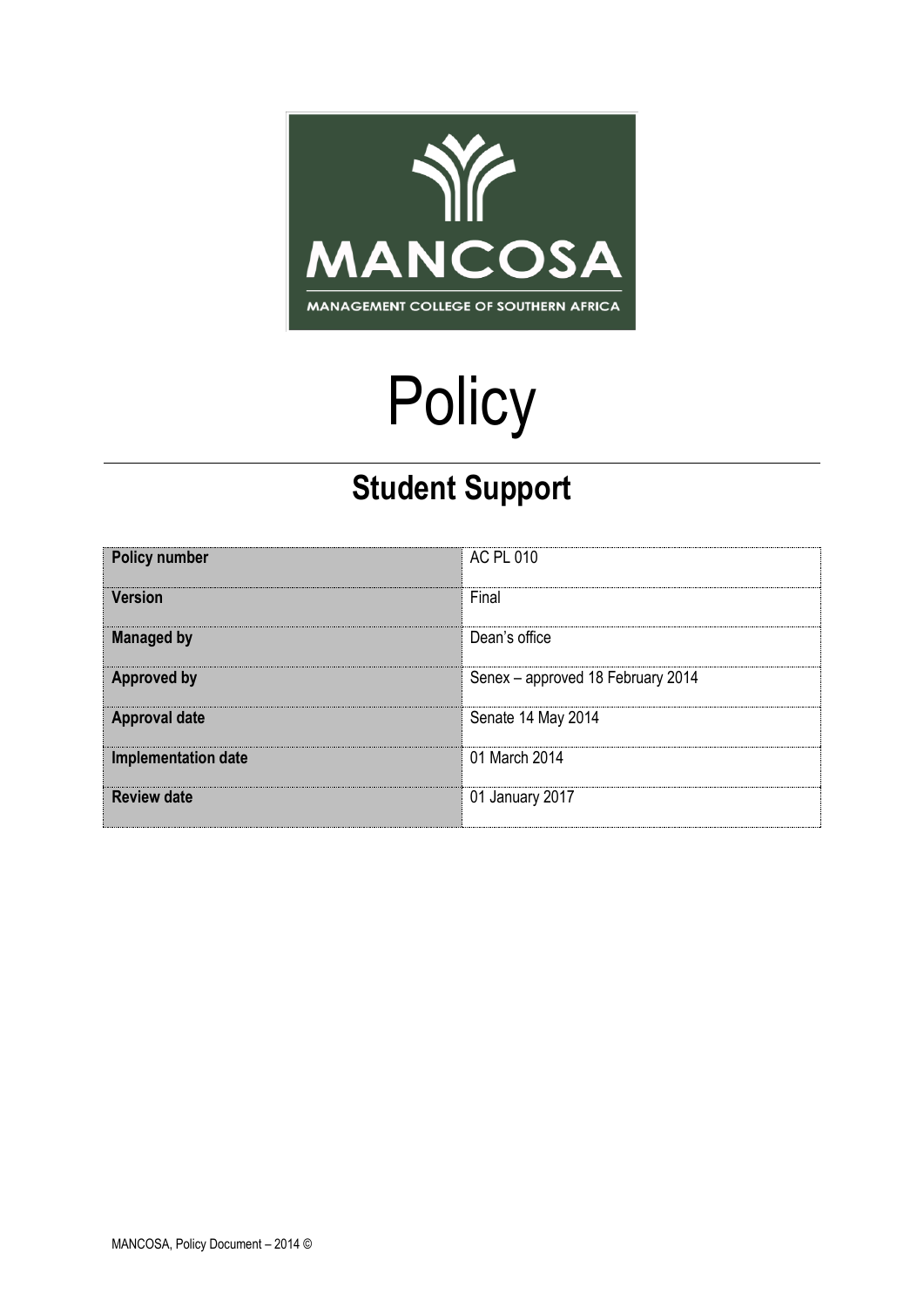| Acronyms                                          | 3            |
|---------------------------------------------------|--------------|
| Overview<br>1.                                    | 4            |
| <b>Definitions</b><br>2.                          | 4            |
|                                                   |              |
| Policy<br>3.<br><b>Associated Documents</b><br>4. | 4            |
| <b>MANCOSA Responsibilities</b><br>5.             | 4<br>$4 - 8$ |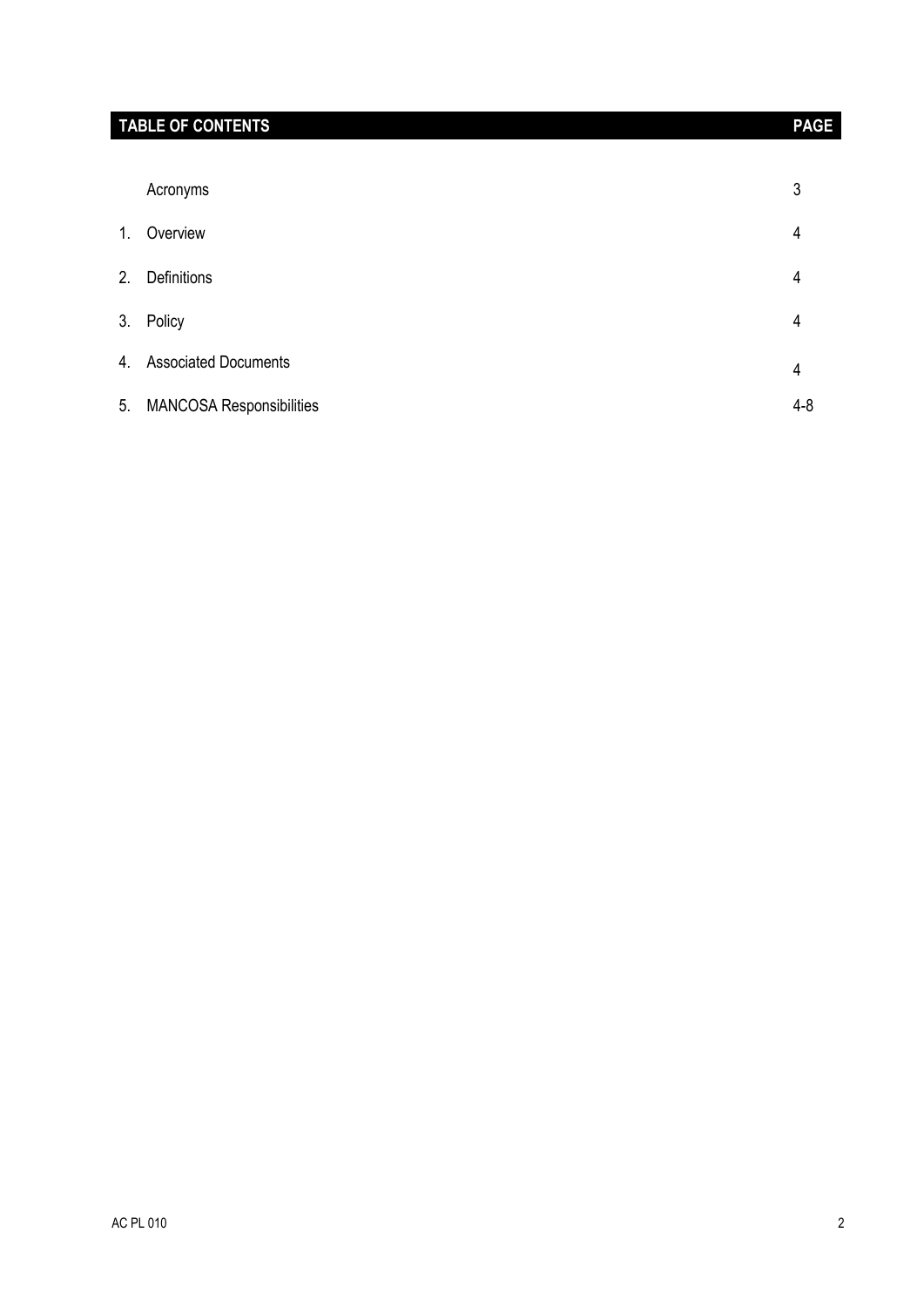### **ACRONYMS**

SSD Student Support Department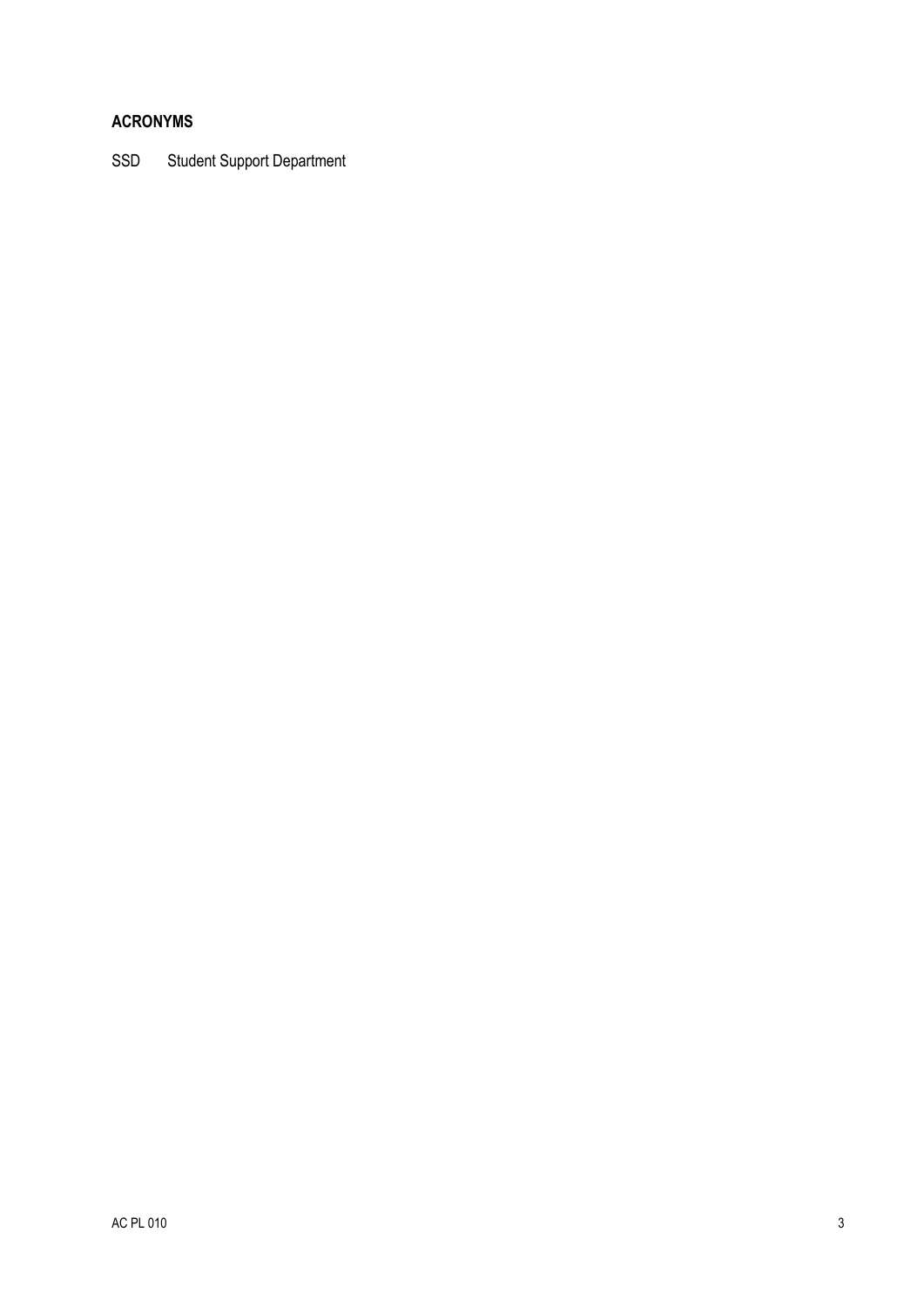#### **1. OVERVIEW**

As a supported distance education institution, the Management College of Southern Africa (MANCOSA) aims to provide a personalised, innovative teaching and supportive learning environment in which students receive a quality educational experience which enables graduates to be personally professionally and socially successful. This occurs within a partnership framework in which students are responsible for their learning, proactively supported by MANCOSA, with the intention of fostering their independence and identifying and responding to individual student academic and support needs. MANCOSA seeks to support each student to achieve his/her potential through early identification of, and response to, personal and academic issues which have the potential to adversely affect their educational achievement.

#### **2. DEFINITIONS**

**Academic Advisor:** An Academic Advisor can be an academic, module or programme coordinator, an academic or student support manager, a postgraduate research supervisor who assists students in defining and reaching their academic goals.

**Student Support Department (SSD):** A dedicated support department that manages academic, administrative and pastoral support to all MANCOSA students.

#### **3. THE POLICY**

This policy is intended to provide staff and students with information regarding their responsibilities to ensure that adequate support is provided to meet the needs of the student. The policy also aims to assist in the identification of students who require additional personal or academic support and to ensure appropriate interventions are implemented to enable a student to realise his/her full academic potential to successfully complete the studies. The scope of the policy includes students who are enrolled in undergraduate or postgraduate programmes.

#### **4. ASSOCIATED DOCUMENTS**

This policy should be read in conjunction with the following documentation:

- Programme Handbook;
- Referencing And Library Guide;
- **Nodule quides:**
- **MANCOSA policies.**

#### **5. MANCOSA RESPONSIBILITIES**

MANCOSA will endeavour to identify students in need of additional support and is committed to ensuring that all interventions are respectful towards the student, timely, equitable, and consistent and a procedurally fair.

MANCOSA, as a supported distance education institution, will

- identify students who require additional support to increase student academic success:
- promote positive mental health and well-being of students through a range of educational and support initiatives;
- communicate clear information about support services to MANCOSA staff and students;
- encourage students with academic or personal support needs to access support from relevant internal and external support services;
- assist staff to develop informed views, behaviours and attitudes in relation to students requiring additional academic or individual support, as reasonable;
- have effective procedures in place for the disclosure of information in respect to students with academic or personal support requirements;
- have in place effective procedures for dealing with instances such as harassment of a student, unfair treatment, complaints or grievances.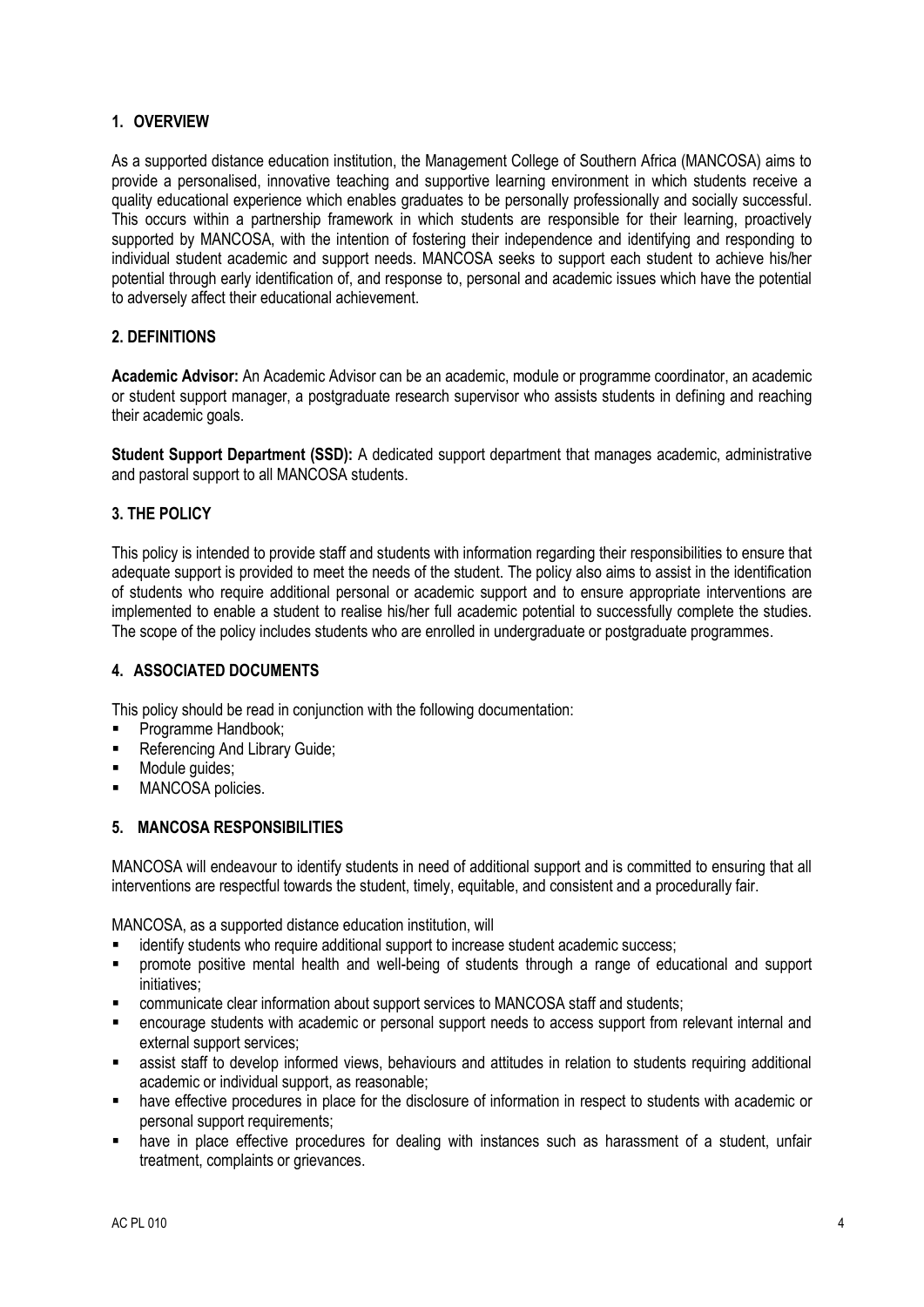While MANCOSA is committed to providing a supportive environment, there are, of necessity, limits to the extent of the support which can be provided and it is not the responsibility of MANCOSA to replicate services that already exist in the community. MANCOSA has its own policies and procedures for the maintenance of good conduct and safeguarding academic standards that apply to all students studying at MANCOSA irrespective of their specific supportive needs.

#### **5.1. Academic Responsibilities**

The dean will implement a process by which student progression is monitored including, but not limited to:

- progression rate;
- overall progress towards completion of qualifications;
- failure to complete subjects;
- English language proficiency;
- failure to complete module assessment;
- **allegations of misconduct;**
- student attendance at workshops or specific support classes.

#### **5.2. Student Responsibilities**

Students are expected to:

- carefully consider their choice of programmes and modules;
- have an awareness of their responsibilities with respect to student conduct issues;
- seek relevant support/professional assistance where a psychological issue has an impact, or has the potential to impact, upon academic progress;
- seek and follow advice from their module or programme coordinator or relevant staff member;
- **fulfil academic requirements, including any enrolment-related issues;**
- **EXECUTE:** achieve the minimum progression rate as defined by MANCOSA rules:
- make MANCOSA aware in a timely fashion of any obstacles to completing their academic requirements;
- make contact as soon as possible with the relevant office should they receive any formal notifications regarding concerns of their academic progress.

#### **5.3 Personal Support**

#### **5.3.1. Identification of students requiring personal support**

MANCOSA will seek to identify students requiring additional personal support, ensuring that early intervention is provided in a timely, equitable and consistent manner.

Staff and students are encouraged to be alert to the possibility of individual psychological difficulties by MANCOSA students. In these instances, students could be referred to the MANCOSA counselling psychologist.

For the purposes of this policy, a student may be identified as warranting respectful personal support and intervention should their psychological or medical welfare be reasonably considered to warrant some form of intervention by appropriate MANCOSA staff.

A student may require additional personal support due to a number of factors. Examples include, but are not limited to,

- A medical condition or disability;
- A psychological predisposition or condition or disability;
- **Aversive childhood conditions or personal life events;**
- Social isolation, social anxiety or loneliness:
- Being a victim of bullying;
- **Emotional instability following a physical or psychological trauma or event;**
- Difficulty sustaining academic workload and multiple competing tasks;
- **Poor resilience or maladaptive coping mechanisms:**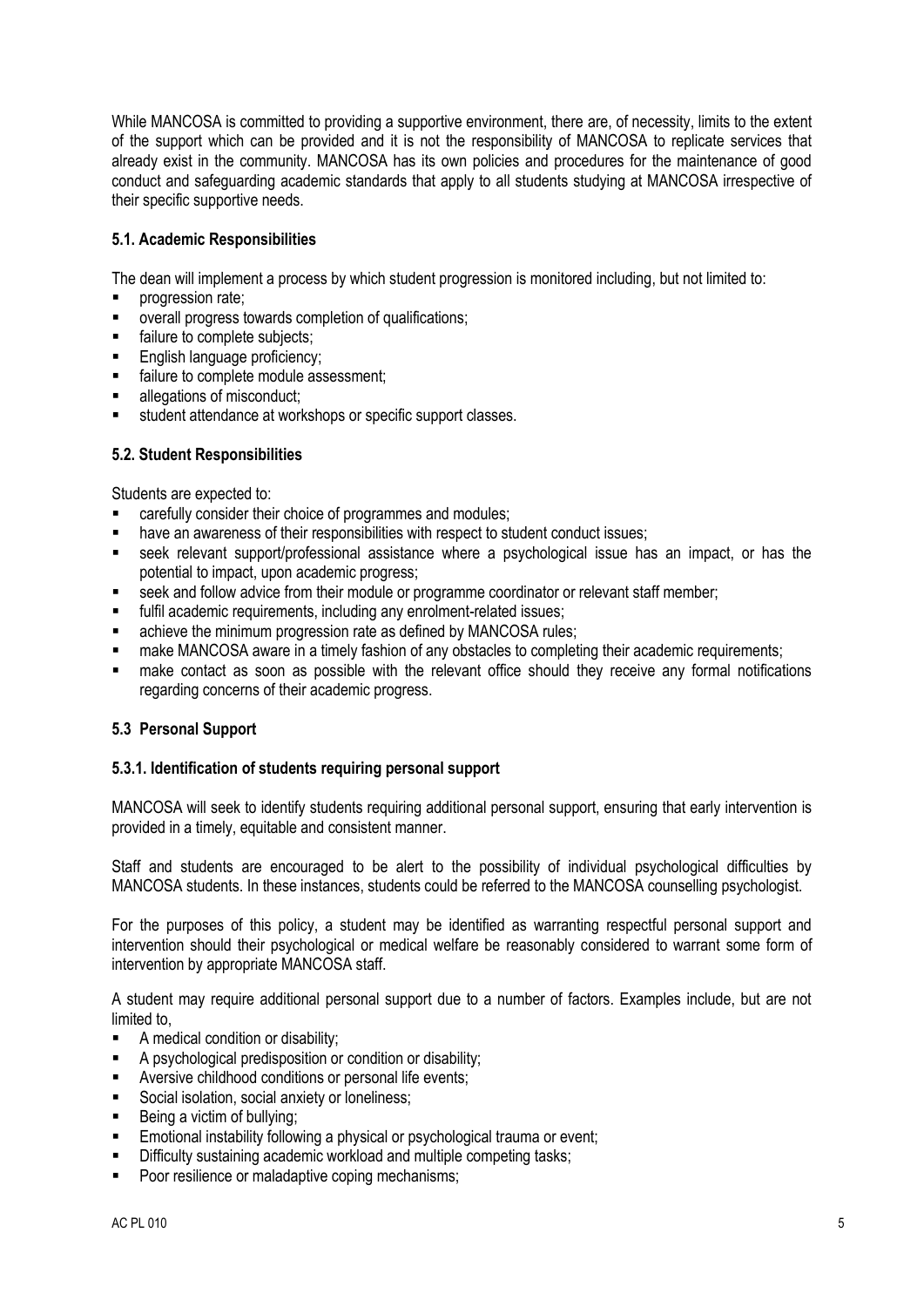- Substance abuse or addiction;
- Financial debt and or enduring financial hardship.

A student may demonstrate a need for personal intervention in a number of ways. Any psychological interventions must be conducted by a qualified health professional. Academic or professional staff must refer such a student to the relevant registered professional for assistance. Symptoms may include but are not limited to (it must be noted that a number of symptoms may manifest the need for intervention, rather one particular one):

- Unpredictable or irrational thoughts, moods, attitudes and or behaviours;
- Persistent low mood, low motivation and or loss of interests;
- Disorientation, delusional, dissociated thoughts and or behaviours;
- Withdrawal from social situations and communication with others;
- Acute stress or anxiety or panic attacks;
- Extreme, distorted thinking or excessive, unwarranted worrying;
- **Persistent disruptive volatile physical or verbal behaviour;**
- Violent tendencies or threatening to act upon violent thoughts towards another person, animal or property;
- **Marked change in hygiene and general appearance:**
- Being under the influence of drugs or alcohol;
- **Marked change in academic performance or attendance;**
- Alarming material presented in a student's written work or class presentation;
- Persistently late to class or in turning in assessments and being highly disorganised.

#### **5.3.2. Personal Support Identification Systems**

Students requiring added support may be identified by:

- a) Students Services Department staff or academics with reporting methods such as
- email advice or internal memo sent to an programme coordinator, academic manager or the dean.

#### b) Staff and Students

MANCOSA staff and students have a responsibility for reporting indications of students possibly 'at personal risk' and must not be subjected to any acts of retaliation for reporting concerns.

#### c) Self-reporting

Students who are aware that they are personally struggling and require additional support are expected to seek relevant assistance and or limited professional counselling support by MANCOSA at their earliest convenience, where a known physical or psychological impediment is likely to impact on their ability to successfully complete their academic studies.

#### **5.3.3. Management of Students who are identified as requiring additional personal support**

Staff may encounter students who are experiencing a good deal of stress as they try to balance the demands of study with other issues in their lives such as relationships, family, work, health, social or money matters. MANCOSA staff should respond to students who are exhibiting possible signs of distress, though how staff respond to the individual student will depend upon the nature and level of their distress, as well as the professional competency of the relevant staff member. All staff members should be aware of their own personal and professional limitations. Academic and general staff members are encouraged to consult with the counselling psychologist if they are unsure about the appropriate management of any student.

MANCOSA offers a range of personal support services where students may be referred such as:

- MANCOSA counselling services;
- Pastoral care.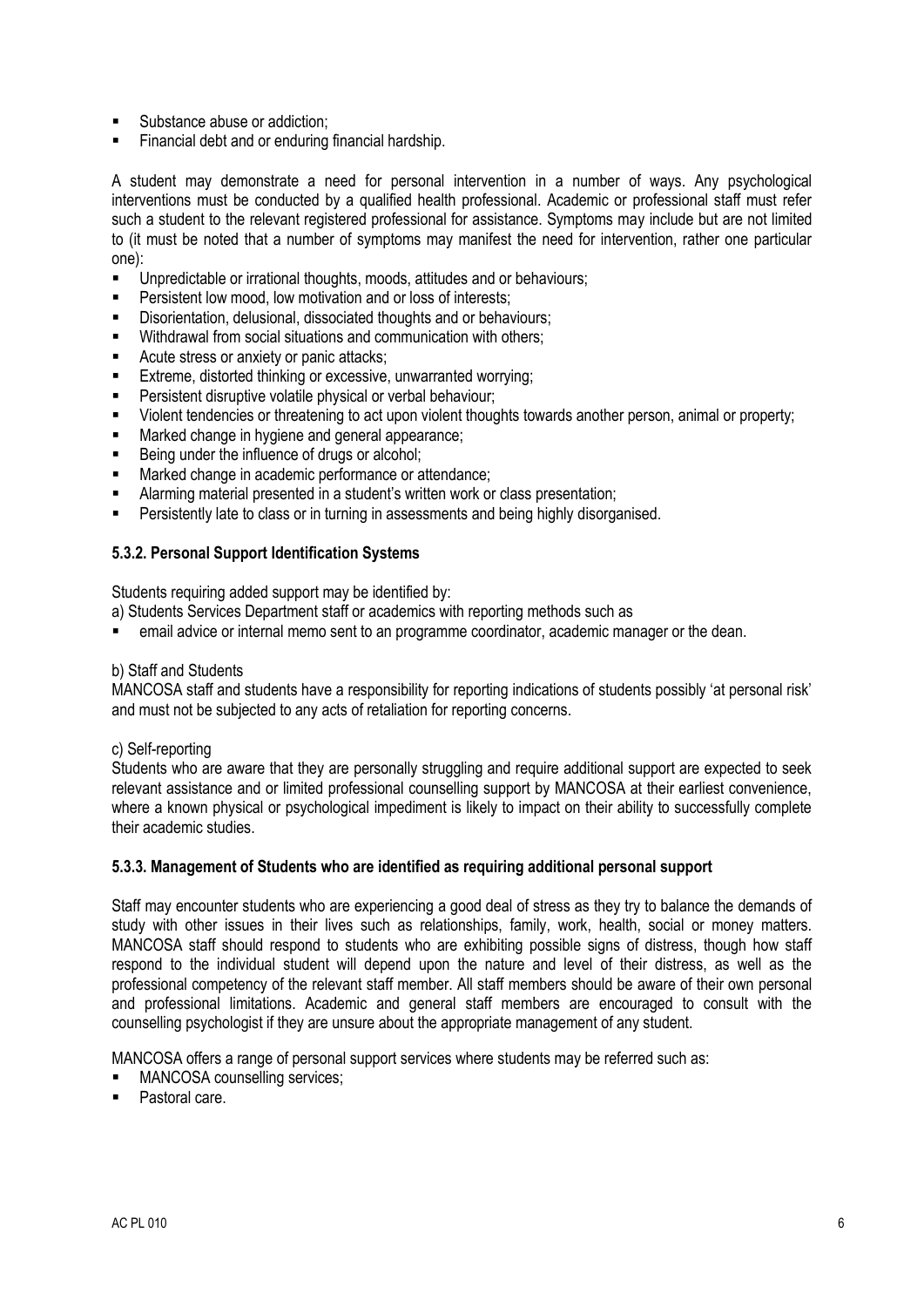#### **5.4. Academic Support**

#### **5.4.1. Identification of students requiring academic support**

A student may be identified as requiring additional academic support if they are not progressing in their studies, are potentially at risk of exclusion, or where their emotional or medical welfare is reasonably considered to warrant some form of intervention.

A student may require additional academic support due to a number of factors. These may include, but are not limited to,

- a medical illness, injury, health or psychological condition or disability;
- a significant life stressor;
- behaviour which is consistently disruptive, volatile or otherwise in breach of the MANCOSA Code of Conduct and is considered to be academic misconduct;
- **English language proficiency;**
- questionable academic behaviour, capacity or achievement which might be reflected by:
	- provisional enrolment or pattern of deferral;
	- unapproved over-enrolment;
	- change to a new field of study that may challenge previously successful approaches to learning;
	- student fails at least 50% of credit points attempted in the semester just completed;
	- failure to attend workshops and assessment components of a subject;
	- failure in the same subject twice;
	- minimal participation in workshops, where relevant;
	- the inability to complete the programme within a reasonable timeframe;
	- pattern of seeking medical certificates or counselling referrals around the examination period.

#### **5.4.2. Academic Support Identification Systems**

Students requiring additional academic support may be identified by:

a) Student reports such as

- Provisional students;
- **Overload students:**
- **Students with disabilities;**
- **Students requesting multiple deferred exams.**
- **Probationary students**
- Academic Action list (Students placed on warning)

b) Academic Progress Reports submitted by relevant academic staff every semester

#### c) Informal

- via academic staff attendance reports
	- requests for extensions
	- declining grades.

#### d) Student self-reporting

Students who are aware that they are academically struggling and require additional academic support are expected to seek relevant assistance at their earliest convenience.